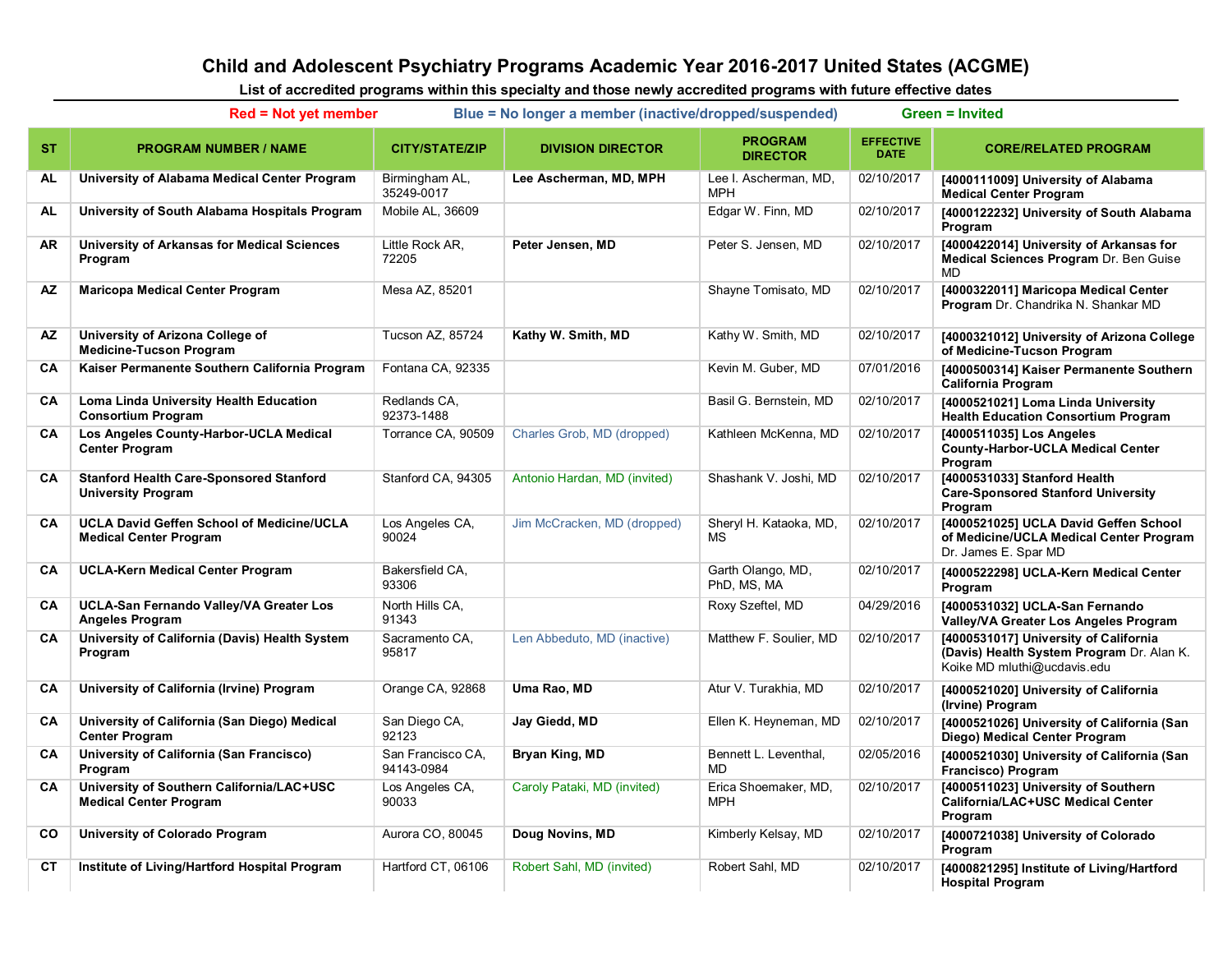| СT  | <b>University of Connecticut Program</b>                                                 | Farmington CT,<br>06030-1410  |                                                 | Daniel F. Connor, MD          | 02/10/2017 | [4000821266] University of Connecticut<br>Program                                                                           |
|-----|------------------------------------------------------------------------------------------|-------------------------------|-------------------------------------------------|-------------------------------|------------|-----------------------------------------------------------------------------------------------------------------------------|
| СT  | Yale-New Haven Medical Center Program                                                    | New Haven CT,<br>06520-7900   | Linda Mayes, MD                                 | Dorothy E. Stubbe, MD         | 02/10/2017 | [4000821042] Yale-New Haven Medical<br><b>Center Program</b>                                                                |
| DC  | <b>Children's National Medical Center/George</b><br><b>Washington University Program</b> | Washington DC,<br>20010       | Paramjit Joshi, MD                              | Lisa M. Cullins, MD           | 02/10/2017 | [No core program]                                                                                                           |
| DC  | Georgetown University Hospital/Adventist<br><b>Behavioral Health Program</b>             | Washington DC,<br>20007       | <b>Matt Biel, MD</b>                            | Colin E. Stewart. MD          | 02/10/2017 | [4001021047] Georgetown University<br>Hospital Program Dr. Mayada Akil MD                                                   |
| FL. | Jackson Memorial Hospital/Jackson Health<br><b>System Program</b>                        | Miami FL, 33101               | Jon Shaw, MD (dropped)                          | Nicole A. Mavrides, MD        | 02/10/2017 | [4001121051] Jackson Memorial<br>Hospital/Jackson Health System Program<br>Dr. Radu V. Saveanu MD<br>rsaveanu@med.miami.edu |
| FL  | <b>University of Florida Program</b>                                                     | Gainesville FL,<br>32606      | Daniel Tucker, MD                               | Mariam Rahmani, MD            | 02/10/2017 | [4001121050] University of Florida<br>Program Dr. Jacqueline A. Hobbs MD, PhD                                               |
| FL  | University of South Florida Morsani Program                                              | Tampa FL, 33613               | Archie Silver, MD (dropped)                     | Saundra Stock, MD             | 02/10/2017 | [4001121052] University of South Florida<br>Morsani Program Dr. Daniel Fallon MD                                            |
| GA  | <b>Emory University School of Medicine Program</b>                                       | Atlanta GA, 30329             |                                                 | Jennifer E. Holton, MD        | 02/10/2017 | [4001221053] Emory University School of<br>Medicine Program Dr. Ann C. Schwartz MD                                          |
| GA  | <b>Medical College of Georgia Program</b>                                                | Augusta GA, 30912             | Sandra Sexson, MD                               | Sandra B. Sexson, MD          | 02/10/2017 | [4001221054] Medical College of Georgia<br>Program Dr. Richard F. Camino-Gaztambide<br>MD, MA                               |
| HI  | <b>Tripler Army Medical Center Program</b>                                               | Tripler AMC HI,<br>96859-5000 |                                                 | Paul C. Lee, MD. MPH          | 02/10/2017 | [4001411233] Tripler Army Medical Center<br>Program                                                                         |
| HI  | University of Hawaii Program                                                             | Honolulu HI, 96813            | <b>Anthony Guerrero, MD</b>                     | Anthony P. Guerrero,<br>MD.   | 02/10/2017 | [4001431055] University of Hawaii Program<br>Dr. Mary D. Eckert MD<br>ctonai@hawaiiresidency.org                            |
| ΙA  | University of Iowa Hospitals and Clinics<br>Program                                      | Iowa City IA, 52242           | Hanna Stevens, MD (formerly<br>Sam Kuperman, MD | Peter T. Daniolos, MD         | 02/10/2017 | [4001821069] University of Iowa Hospitals<br>and Clinics Program                                                            |
| IL. | <b>McGaw Medical Center of Northwestern</b><br><b>University Program</b>                 | Chicago IL,<br>60611-2605     | John Walkup, MD (formerly<br>Mina Dulcan, MD)   | Julie M. Sadhu, MD            | 02/10/2017 | [4001621060] McGaw Medical Center of<br>Northwestern University Program                                                     |
| IL. | <b>Rush University Medical Center Program</b>                                            | Chicago IL, 60612             | Louis Kraus, MD                                 | Adrienne Adams, MD,<br>МS     | 02/10/2017 | [4001611061] Rush University Medical<br>Center Program Dr. Cathleen M. Gould MD                                             |
| IL. | Southern Illinois University Program                                                     | Springfield IL,<br>62703      | Pamela Campbell, MD (invited)                   | Ayame Takahashi, MD           | 02/10/2017 | [4001621065] Southern Illinois University<br>Program                                                                        |
| IL. | University of Chicago Program                                                            | Chicago IL, 60637             | Karam Radwan, MD                                | Karam Radwan, MD              | 02/10/2017 | [4001631062] University of Chicago<br>Program                                                                               |
| IL. | University of Illinois College of Medicine at<br>Chicago Program                         | Chicago IL, 60608             | Ed Cook, MD                                     | Kathleen Kelley, MD           | 02/10/2017 | [4001621063] University of Illinois College<br>of Medicine at Chicago Program Dr. Robert<br>W. Marvin MD                    |
| IN  | Indiana University School of Medicine Program                                            | Indianapolis IN,<br>46202     | David Dunn, MD (invited)                        | David W. Dunn, MD             | 02/10/2017 | [4001721066] Indiana University School of<br><b>Medicine Program</b>                                                        |
| KS  | University of Kansas School of Medicine<br>Program                                       | Kansas City KS,<br>66160      | Sharon Cain, MD (dropped)                       | Sharon E. Cain, MD            | 02/10/2017 | [4001921070] University of Kansas School<br>of Medicine Program                                                             |
| KY. | University of Kentucky College of Medicine<br>Program                                    | Lexington KY,<br>40509        | Cathy Martin, MD (dropped)                      | Marian Swope, MD              | 02/10/2017 | [4002021074] University of Kentucky<br>College of Medicine Program Dr. Sandra<br>Batsel-Thomas MD                           |
| KY. | University of Louisville School of Medicine<br>Program                                   | Louisville KY, 40202          | Allan Josephson, MD                             | Christopher K. Peters,<br>MD. | 02/10/2017 | [4002021075] University of Louisville<br><b>School of Medicine Program</b>                                                  |
| LA  | Louisiana State University (Shreveport)<br>Program                                       | Shreveport LA,<br>71130       | Lee Stevens, MD (suspended)                     | Rita Y. Horton, MD            | 02/10/2017 | [4002121274] Louisiana State University<br>(Shreveport) Program                                                             |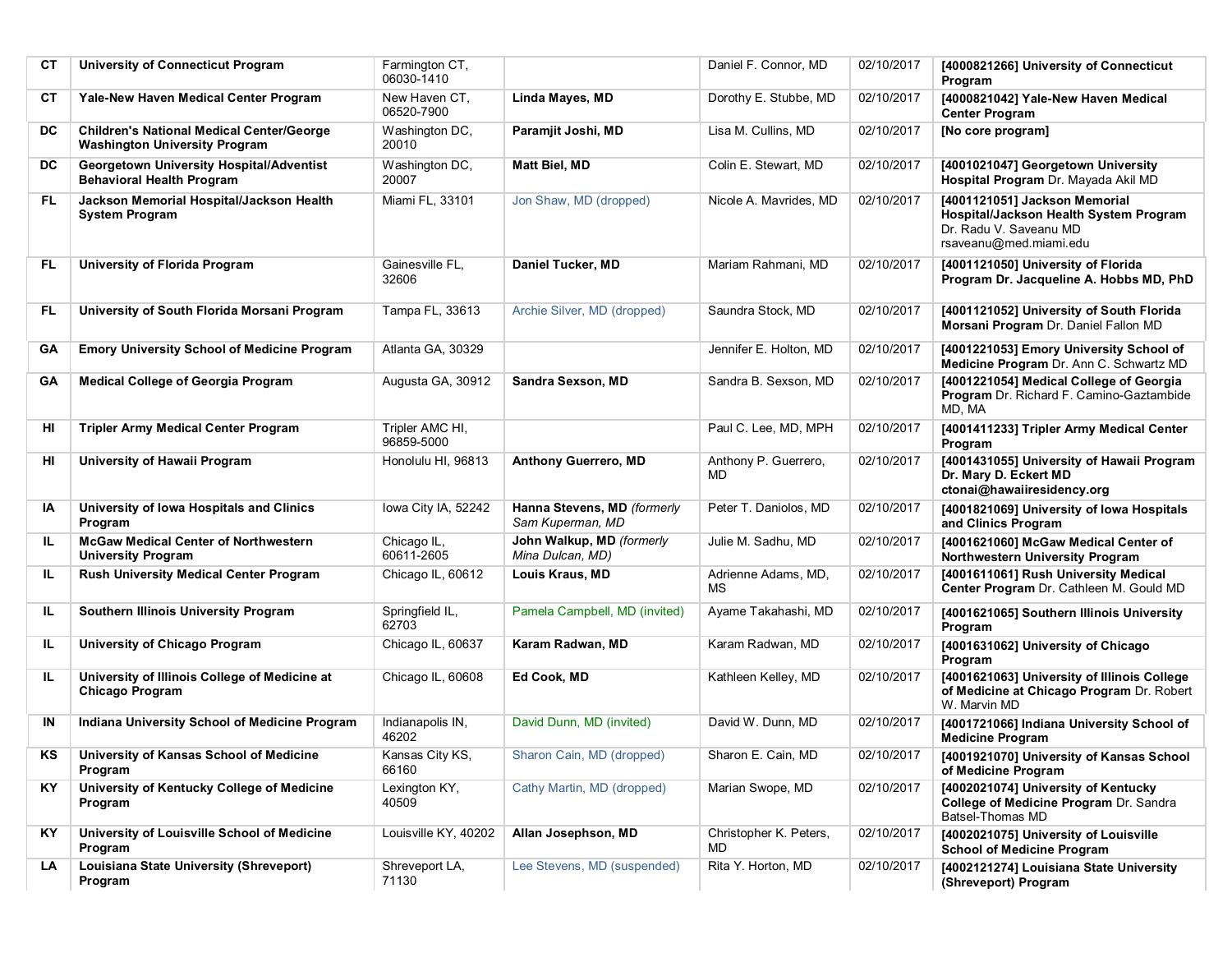| LA  | Louisiana State University Program                                      | New Orleans LA,<br>70112   | Marty Drell, MD                                   | Martin J. Drell. MD                  | 02/10/2017 | [4002121291] Louisiana State<br>University/Ochsner Clinic Foundation<br>Program                                                    |
|-----|-------------------------------------------------------------------------|----------------------------|---------------------------------------------------|--------------------------------------|------------|------------------------------------------------------------------------------------------------------------------------------------|
| LA  | <b>Tulane University Program</b>                                        | New Orleans LA,<br>70112   | Charley Zeanah, MD                                | Myo Thwin Myint, MD                  | 02/10/2017 | [4002121078] Tulane University Program<br>Dr. Gayle Pletsch MD gpletsch@tulane.edu                                                 |
| MА  | <b>Cambridge Health Alliance Program</b>                                | Cambridge MA,<br>02139     | Jacob Venter, MD                                  | Sandra M. DeJong,<br>MD, MSc         | 02/10/2017 | [4002411094] Cambridge Health Alliance<br>Program                                                                                  |
| MА  | <b>Children's Hospital Program</b>                                      | Boston MA, 02115           | Oscar Bukstein, MD, MPH                           | Oscar Bukstein, MD,<br><b>MPH</b>    | 02/10/2017 | [No core program]                                                                                                                  |
| MA  | <b>Massachusetts General Hospital/McLean</b><br><b>Hospital Program</b> | Boston MA, 02114           | Tim Willens, MD (invited)                         | David H. Rubin, MD                   | 02/10/2017 | [4002421288] Massachusetts General<br>Hospital/McLean Hospital Program Dr.<br>Felicia A. Smith MD                                  |
| МA  | <b>Tufts Medical Center Program</b>                                     | Boston MA, 02111           | John Sargent, MD                                  | Neha Sharma, DO                      | 02/10/2017 | [4002421093] Tufts Medical Center<br>Program Dr. Jonathan Schindelheim MD<br>jschindelheim@tuftsmedicalcenter.org                  |
| MА  | University of Massachusetts Program                                     | Worcester MA,<br>01655     | Jean Frazier, MD                                  | Mary Ahn, MD                         | 02/10/2017 | [4002421234] University of Massachusetts<br>Program                                                                                |
| ΜD  | <b>Johns Hopkins University Program</b>                                 | Baltimore MD,<br>21287     | John Findling, MD                                 | Roma A. Vasa, MD                     | 02/10/2017 | [4002321081] Johns Hopkins University<br>Program                                                                                   |
| MD  | <b>National Capital Consortium Program</b>                              | Bethesda MD.<br>20889-5600 |                                                   | Joseph Dougherty, MD                 | 02/10/2017 | [4001021287] National Capital Consortium<br>Program                                                                                |
| ΜD  | University of Maryland Program                                          | Baltimore MD,<br>21201     | John Pruitt, MD                                   | Sarah M. Edwards, DO                 | 02/10/2017 | [4002321289] University of<br><b>Maryland/Sheppard Pratt Program</b>                                                               |
| MЕ  | <b>Maine Medical Center Program</b>                                     | Portland ME, 04102         | Robyn Ostrander, MD                               | Erin L. Belfort, MD                  | 02/10/2017 | [4002211080] Maine Medical Center<br>Program Dr. Daniel G. Price MD                                                                |
| ΜI  | Detroit Medical Center/Wayne State University<br>Program                | Detroit MI, 48201          | David Rosenberg, MD<br>(dropped)                  | Rebecca L.<br>Klisz-Hulbert, MD      | 02/10/2017 | [4002521283] Detroit Medical<br>Center/Wayne State University Program<br>Dr. Richard Balon MD                                      |
| MI  | <b>Michigan State University Program</b>                                | East Lansing MI,<br>48824  |                                                   | Madhvi Richards, MD                  | 02/10/2017 | [4002521101] Michigan State University<br>Program                                                                                  |
| ΜI  | <b>Pine Rest Christian Mental Health Services</b><br>Program            | Grand Rapids MI,<br>49548  |                                                   | Kelly M. Blankenship,<br>DO          | 07/01/2016 | [4002500307] Pine Rest Christian Mental<br>Health Services Program Dr. William J.<br>Sanders DO, MS<br>alisha.bergman@pinerest.org |
| МI  | University of Michigan Hospitals and Health<br><b>Centers Program</b>   | Ann Arbor MI,<br>48109     | Sheila Marcus, MD                                 | Sarah Mohiuddin, MD                  | 02/10/2017 | [4002521097] University of Michigan<br><b>Hospitals and Health Centers Program</b>                                                 |
| ΜN  | Mayo Clinic College of Medicine and Science<br>(Rochester) Program      | Rochester MN,<br>55905     | John Huxsahl, MD                                  | Sandra J. Rackley, MD                | 02/10/2017 | [4002621107] Mayo Clinic College of<br><b>Medicine and Science (Rochester)</b><br>Program Dr. Cosima C. Swintak MD                 |
| ΜN  | University of Minnesota Program                                         | West Minneapolis<br>MN,    | Kathryn Cullen, MD                                | Katharine J. Nelson,<br>MD           | 02/10/2017 | [4002621106] University of Minnesota<br>Program Dr. Katharine J. Nelson MD                                                         |
| MО  | University of Missouri-Columbia Program                                 | Columbia MO,<br>65212      | Syed Arshad Husain, MD<br>(dropped)               | Jusleen Kendhari, MD                 | 02/10/2017 | [4002821109] University of<br>Missouri-Columbia Program Dr. Andrew<br>Resnik MD                                                    |
| MО  | Washington University/B-JH/SLCH Consortium<br>Program                   | St Louis MO, 63110         | John Constantino, MD                              | Anne L. Glowinski, MD,<br><b>MPE</b> | 02/10/2017 | [4002821114] Washington<br>University/B-JH/SLCH Consortium<br>Program Dr. Nuri B. Farber MD                                        |
| ΜS  | University of Mississippi Medical Center<br>Program                     | Jackson MS, 39216          | Philip Merideth, MD (invited)                     | Scott Rodgers, MD                    | 02/10/2017 | [4002711108] University of Mississippi<br>Medical Center Program Dr. Lillian J.<br>Houston MD                                      |
| NC. | <b>Duke University Hospital Program</b>                                 | Durham NC, 27710           | Gary R. Maslow, MD, MPH<br>Moira Rynn, MD (Chair) | Gary R. Maslow, MD,<br><b>MPH</b>    | 02/10/2017 | [4003621167] Duke University Hospital<br>Program                                                                                   |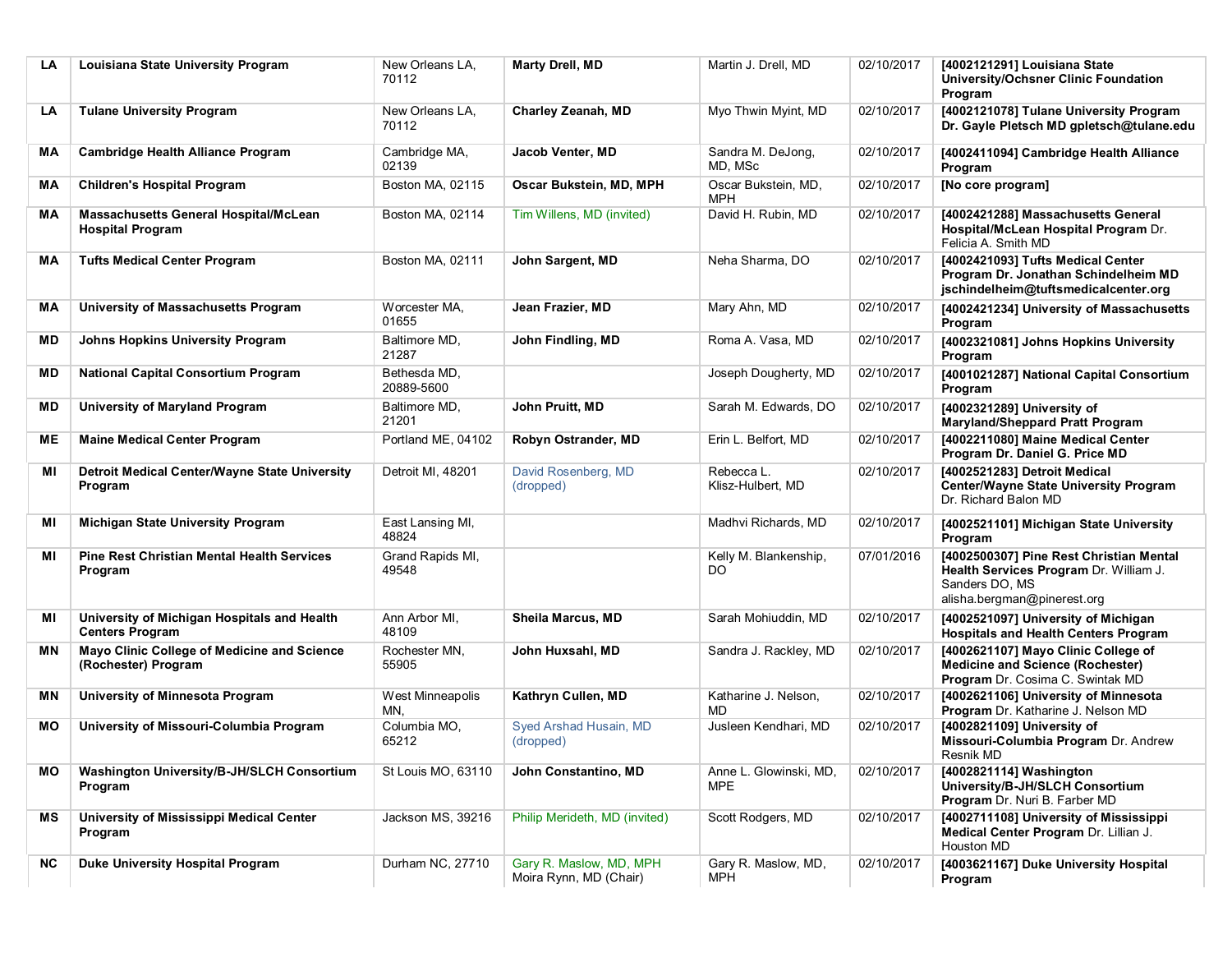| <b>NC</b> | University of North Carolina Hospitals Program                                         | Chapel Hill NC,<br>27599        | Thomas Haizlip, MD (dropped)            | Amy M. Ursano, MD                | 02/10/2017 | [4003621166] University of North Carolina<br>Hospitals Program Dr. Karon Dawkins MD                                                    |
|-----------|----------------------------------------------------------------------------------------|---------------------------------|-----------------------------------------|----------------------------------|------------|----------------------------------------------------------------------------------------------------------------------------------------|
| NC.       | Vidant Medical Center/East Carolina University<br>Program                              | Greenville NC,<br>27834         | John Diamond, MD                        | Nadyah J. John, MD               | 02/10/2017 | [4003621169] Vidant Medical Center/East<br><b>Carolina University Program</b>                                                          |
| NC.       | <b>Wake Forest University School of Medicine</b><br>Program                            | Winston-Salem NC,<br>27157-1087 | Matt Hough, MD                          | Naomi Leslie, MD                 | 02/10/2017 | [4003621171] Wake Forest University<br><b>School of Medicine Program</b>                                                               |
| NE.       | <b>Creighton University Program</b>                                                    | Omaha NE,<br>68198-5582         | Kayla Pope, MD                          | Jamie L. Snyder, MD              | 02/10/2017 | [4003021116] Creighton University<br>Program Dr. Kayla Pope MD, JD, MA                                                                 |
| NH        | Mary Hitchcock Memorial Hospital Program                                               | Lebanon NH, 03756               | William Davis, MD (invited)             | Craig L. Donnelly, MD            | 02/10/2017 | [4003221117] Mary Hitchcock Memorial<br>Hospital Program Dr. Christine T. Finn MD                                                      |
| ΝJ        | <b>Rutgers New Jersey Medical School Program</b>                                       | Newark NJ, 07103                |                                         | Tolga Taneli, MD                 | 02/10/2017 | [4003321119] Rutgers New Jersey Medical<br><b>School Program</b>                                                                       |
| ΝJ        | <b>Rutgers Robert Wood Johnson Medical School</b><br>Program                           | Piscataway NJ,<br>08854         | Wun Jung Kim, MD, MPH                   | Wun Jung Kim, MD,<br>MPH         | 02/10/2017 | [4003321121] Rutgers Robert Wood<br>Johnson Medical School Program Dr.<br>Barbara Palmeri MD                                           |
| NM        | University of New Mexico School of Medicine<br>Program                                 | Albuquerque NM,<br>87131        | David Graeber, MD (dropped)             | Chandra Cullen, MD               | 02/10/2017 | [4003421123] University of New Mexico<br><b>School of Medicine Program</b>                                                             |
| NV.       | University of Nevada Reno School of Medicine<br>(Las Vegas) Program                    | Las Vegas NV,<br>89102          | Lisa Durette, MD                        | Lisa Durette, MD                 | 02/10/2017 | [4003121297] University of Nevada Reno<br>School of Medicine (Las Vegas) Program                                                       |
| NV        | University of Nevada Reno School of Medicine<br>Program                                | Reno NV, 89502                  | John Pruett, MD                         | John W. Pruett, MD               | 02/10/2017 | [4003121263] University of Nevada Reno<br>School of Medicine Program Dr. David L.<br>Carlson MD, MDiv<br>carlsondl@medicine.nevada.edu |
| NY        | <b>Bronx-Lebanon Hospital Center Program</b>                                           | <b>Bronx NY. 10456</b>          | Arturo Sanchez-Lacay, MD,<br><b>MPH</b> | Arturo Sanchez-Lacay,<br>MD, MPH | 02/10/2017 | [4003521135] Bronx-Lebanon Hospital<br><b>Center Program</b>                                                                           |
| NY        | <b>Brookdale University Hospital and Medical</b><br><b>Center Program</b>              | Brooklyn NY, 11212              | Manuel Lopez-Leon, MD                   | Marian Moca, MD                  | 02/10/2017 | [4003511136] Brookdale University<br>Hospital and Medical Center Program Dr.<br>Sanila Rehmatullah MD                                  |
| ΝY        | Harlem Hospital Center Program                                                         | New York NY,<br>10037           | Aaron Reliford, MD (invited)            | Aaron O. Reliford, MD            | 02/10/2017 | [4003511140] Harlem Hospital Center<br>Program                                                                                         |
| <b>NY</b> | Hofstra Northwell School of Medicine Program                                           | Glen Oaks NY,<br>11004          | Victor Fornari, MD                      | Richard R. Pleak, MD             | 02/10/2017 | [4003521142] Hofstra Northwell School of<br>Medicine at Zucker Hillside Hospital<br>Program                                            |
| <b>NY</b> | <b>Icahn School of Medicine at Mount Sinai</b><br>(Elmhurst) Program                   | Elmhurst NY, 11373              | A Reese Abright, MD                     | A Reese Abright, MD              | 02/10/2017 | [4003511242] Icahn School of Medicine at<br>Mount Sinai (Elmhurst) Program Dr. David<br><b>B.</b> Schnur MD                            |
| <b>NY</b> | <b>Icahn School of Medicine at Mount Sinai</b><br>Program                              | New York NY,<br>10029           | Alex Kolevzon, MD                       | Barbara Coffey, MD,<br>МS        | 07/01/2016 | [4003511146] Icahn School of Medicine at<br><b>Mount Sinai Program</b>                                                                 |
| <b>NY</b> | <b>Montefiore Medical Center/Albert Einstein</b><br><b>College of Medicine Program</b> | Bronx NY, 10467                 | Audrey Walker, MD (invited)             | Audrey M. Walker, MD             | 02/10/2017 | [4003511131] Montefiore Medical<br><b>Center/Albert Einstein College of Medicine</b><br>Program                                        |
| <b>NY</b> | Nassau University Medical Center Program                                               | East Meadow NY,<br>11554        |                                         | Sagarika Ray, MD                 | 02/05/2016 | [4003511128] Nassau University Medical<br><b>Center Program</b>                                                                        |
| NY        | New York Medical College at Westchester<br><b>Medical Center Program</b>               | Valhalla NY, 10595              | Abraham Bartell, MD                     | Steven G. Dickstein,<br>MD       | 02/10/2017 | [4003521162] New York Medical College at<br>Westchester Medical Center Program Dr.<br>Alexander C. Lerman MD                           |
| NΥ        | New York Presbyterian Hospital (Columbia)<br>Program                                   | New York NY,<br>10065           | Jeremy Veenstra-VanderWeele,<br>MD      | Rebecca L. Rendleman,<br>MD.     | 02/10/2017 | [4003521138] New York Presbyterian<br>Hospital (Columbia Campus)/New York<br><b>State Psychiatric Institute Program</b>                |
| <b>NY</b> | <b>New York University School of Medicine</b><br>Program                               | New York NY,<br>10016           | Helen Egger, MD                         | Rahil R. Jummani, MD             | 02/10/2017 | [4003521149] New York University School<br>of Medicine Program                                                                         |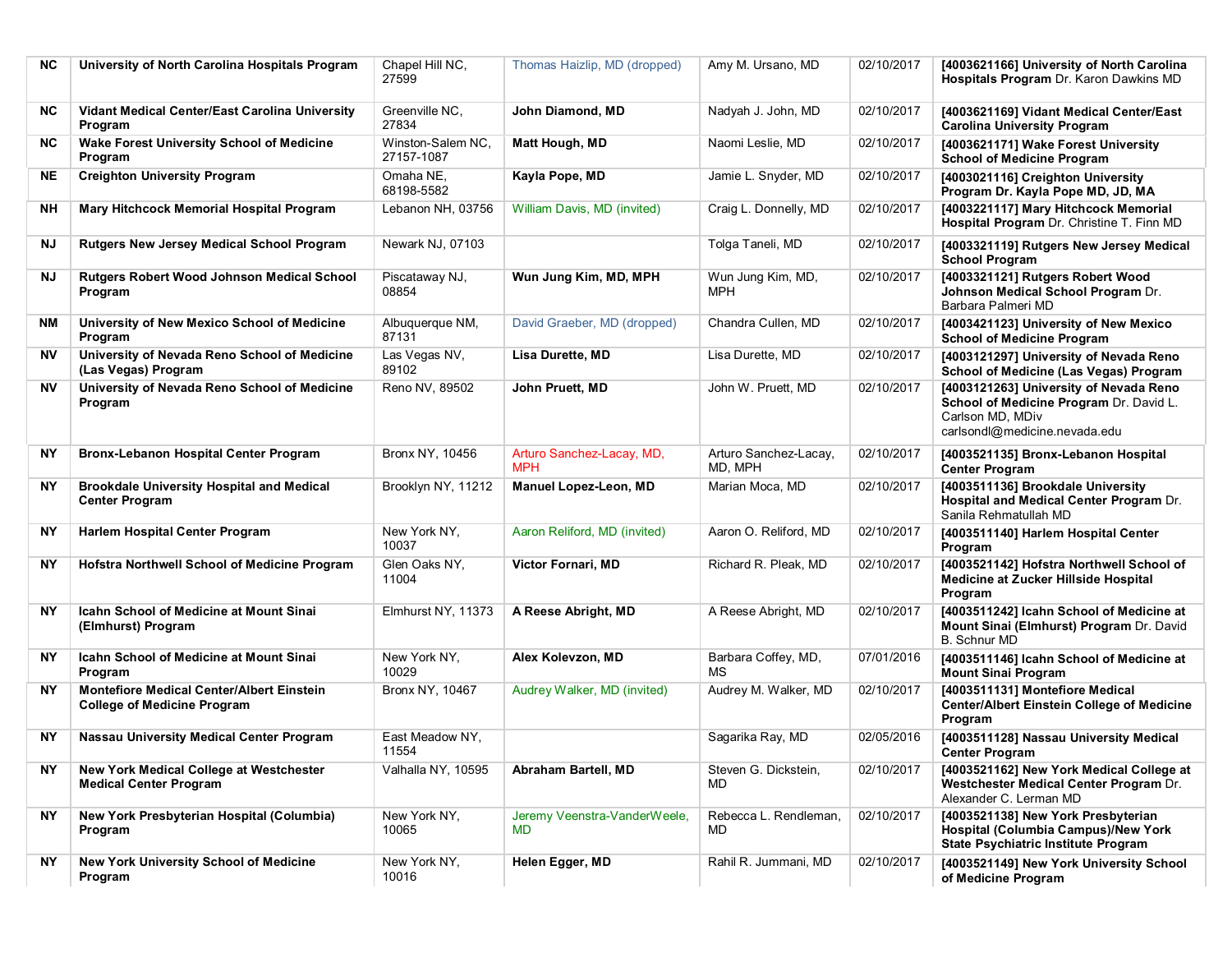| NΥ        | <b>Stony Brook Medicine/University Hospital</b><br>Program                                             | Stony Brook NY<br>11794-8790 | Judith Crowell, MD          | Judith A. Crowell, MD         | 02/10/2017 | [4003521159] Stony Brook<br><b>Medicine/University Hospital Program</b>                                         |
|-----------|--------------------------------------------------------------------------------------------------------|------------------------------|-----------------------------|-------------------------------|------------|-----------------------------------------------------------------------------------------------------------------|
| NY.       | SUNY Health Science Center at Brooklyn<br>Program                                                      | Brooklyn NY, 11203           |                             | Cathryn A. Galanter,<br>MD    | 02/10/2017 | [4003521154] SUNY Health Science Center<br>at Brooklyn Program                                                  |
| NΥ        | <b>SUNY Upstate Medical University Program</b>                                                         | Syracuse NY,<br>13210        | <b>Wanda Fremont, MD</b>    | James Demer, MD               | 02/10/2017 | [4003521160] SUNY Upstate Medical<br><b>University Program</b>                                                  |
| NΥ        | University at Buffalo Program                                                                          | Buffalo NY, 14202            | Beth Smith, MD              | Sourav Sengupta, MD,<br>MPH   | 02/10/2017 | [4003521126] University at Buffalo<br>Program Dr. Cynthia A. Pristach MD<br>sunypsyres@aol.com                  |
| NΥ        | University of Rochester Program                                                                        | Rochester NY,<br>14642       | <b>Michael Scharf, MD</b>   | Michael A. Scharf, MD         | 02/10/2017 | [4003511158] University of Rochester<br>Program Dr. Michael A. Scharf MD                                        |
| OН        | <b>Case Western Reserve University/University</b><br><b>Hospitals Cleveland Medical Center Program</b> | Cleveland OH.<br>44106-5080  |                             | Molly McVoy, MD               | 02/10/2017 | [4003821174] Case Western Reserve<br>University/University Hospitals Cleveland<br><b>Medical Center Program</b> |
| OH        | <b>Children's Hospital Medical Center of</b><br><b>Akron/NEOMED Program</b>                            | Akron OH, 44311              |                             | Sumru A.<br>Bilge-Johnson, MD | 02/10/2017 | [No core program]                                                                                               |
| OH        | Cincinnati Children's Hospital Medical Center<br>Program                                               | Cincinnati OH,<br>45229      | Mike Sorter, MD             | Suzanne Sampang, MD           | 02/10/2017 | [No core program]                                                                                               |
| OН        | <b>Cleveland Clinic Foundation Program</b>                                                             | Cleveland OH,<br>44195       | Joseph Austerman, MD        | Molly Wimbiscus, MD           | 02/10/2017 | [4003822175] Cleveland Clinic Foundation<br>Program Dr. Karen Jacobs DO                                         |
| OН        | <b>Ohio State University Hospital Program</b>                                                          | Columbus OH,<br>43210        | David Axelson, MD           | Anna J. Kerlek, MD            | 07/01/2016 | [4003821281] Ohio State University<br>Hospital Program Dr. Julie A. Niedermier MD                               |
| OH        | University of Toledo Program                                                                           | Toledo OH, 43614             |                             | Tanvir Singh, MD              | 02/10/2017 | [4003821181] University of Toledo Program<br>Dr. Jason F. Bombard DO                                            |
| OН        | <b>Wright State University Program</b>                                                                 | Dayton OH, 45417             | <b>Bill Klykylo, MD</b>     | Ryan C. Mast, DO,<br>MBA      | 02/10/2017 | [4003821178] Wright State University<br>Program Dr. Randon S. Welton MD                                         |
| <b>OK</b> | University of Oklahoma Health Sciences Center<br>Program                                               | Oklahoma City OK,<br>73104   |                             | Swapna N. Deshpande,<br>MD    | 02/10/2017 | [4003921184] University of Oklahoma<br><b>Health Sciences Center Program</b>                                    |
| OK.       | University of Oklahoma School of Community<br><b>Medicine, at Tulsa Program</b>                        | Tulsa OK, 74135              |                             | Jana D. Bingman, MD           | 02/10/2017 | [4003921246] University of Oklahoma<br><b>School of Community Medicine (Tulsa)</b><br>Program                   |
| <b>OR</b> | Oregon Health & Science University Program                                                             | Portland OR, 97239           | Ajit Jetmalani, MD          | Craigan Usher, MD             | 02/10/2017 | [4004021185] Oregon Health & Science<br><b>University Program</b>                                               |
| РA        | Allegheny Health Network Medical Education<br>Consortium (AGH) Program                                 | Pittsburgh PA,<br>15212      |                             | Gary Swanson, MD, BS          | 02/10/2017 | [4004121272] Allegheny Health Network<br><b>Medical Education Consortium (AGH)</b><br>Program                   |
| РA        | Children's Hospital of Philadelphia Program                                                            | Philadelphia PA.<br>19104    | Tami Benton, MD             | Wanjiku Njoroge, MD           | 02/10/2017 | [No core program]                                                                                               |
| РA        | <b>Drexel University College of</b><br>Medicine/Hahnemann University Hospital<br>Program               | Philadelphia PA,<br>19124    | Paul Ambrosini, MD          | Ayesha Waheed, MD             | 02/10/2017 | [4004121192] Drexel University College of<br>Medicine/Hahnemann University Hospital<br>Program                  |
| PА        | Penn State Milton S Hershey Medical Center<br>Program                                                  | Hershey PA, 17033            | Jim Waxmonsky, MD           | Fauzia Mahr, MBBS,<br>MD      | 02/10/2017 | [4004111187] Penn State Milton S Hershey<br><b>Medical Center Program</b>                                       |
| PA        | Sidney Kimmel Medical College at Thomas<br>Jefferson University/TJUH Program                           | Philadelphia PA,<br>19107    | James Luebbert, MD          | James F. Luebbert, MD         | 02/10/2017 | [4004121196] Sidney Kimmel Medical<br><b>College at Thomas Jefferson</b><br><b>University/TJUH Program</b>      |
| РA        | <b>UPMC Medical Education Program/WPIC</b>                                                             | Pittsburgh PA,<br>15213      | David Brent, MD (suspended) | Sansea L. Jacobson,<br>MD     | 02/10/2017 | [4004131198] UPMC Medical Education<br>Program Dr. Michael J. Travis MD                                         |
| PR        | <b>Ponce Health Sciences University Program</b>                                                        | Ponce PR, 00732              |                             | Nuria A. Sabate, MD           | 02/10/2017 | [4004212296] Ponce Health Sciences<br><b>University Program</b>                                                 |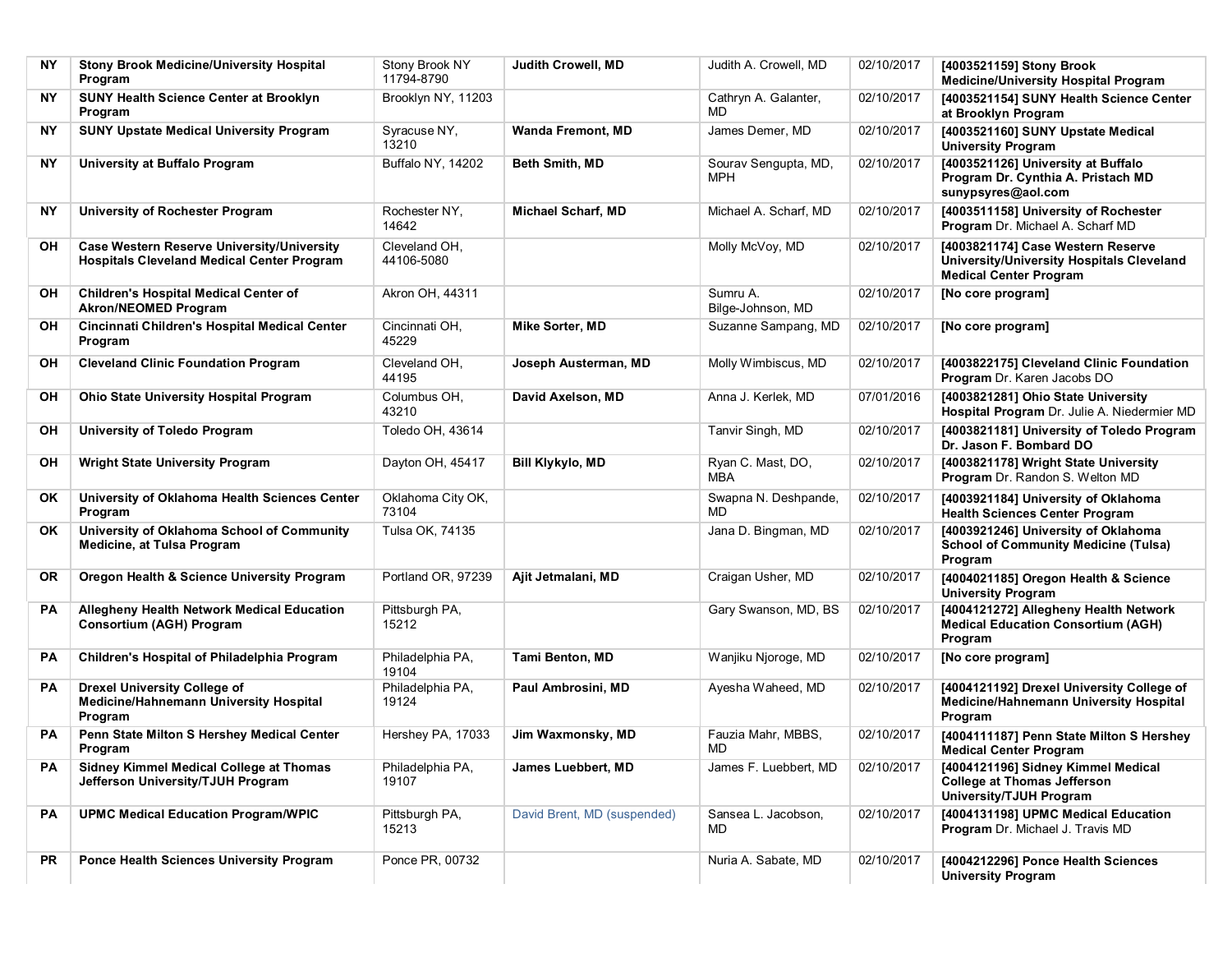| <b>PR</b> | University of Puerto Rico Program                                                                  | San Juan PR.<br>00936        | Lelis Nazario, MD (suspended)        | Lelis L. Nazario, MD         | 02/10/2017 | [4004231201] University of Puerto Rico<br>Program                                                                        |
|-----------|----------------------------------------------------------------------------------------------------|------------------------------|--------------------------------------|------------------------------|------------|--------------------------------------------------------------------------------------------------------------------------|
| RI        | <b>Brown University Program</b>                                                                    | Providence RI,<br>02903      | Greg Fritz, MD                       | Jeffrey I. Hunt, MD, MS      | 02/10/2017 | [No core program]                                                                                                        |
| SC        | <b>Medical University of South Carolina Program</b>                                                | Charleston SC,<br>29425      | Kevin Gray, MD                       | Alvin L. Lewis, MD           | 02/10/2017 | [4004521204] Medical University of South<br>Carolina Program Dr. Edward M. Kantor MD                                     |
| SC        | Palmetto Health/University of South Carolina<br><b>School of Medicine Program</b>                  | Columbia SC.<br>29203        |                                      | John E. Bragg, Jr., MD       | 02/10/2017 | [4004531205] Palmetto Health/University of<br>South Carolina School of Medicine<br>Program                               |
| SD        | University of South Dakota Program                                                                 | Sioux Falls SD,<br>57108     | David Ermer, MD                      | Tamara L. Vik, MD, BS        | 02/10/2017 | [4004621260] University of South Dakota<br>Program                                                                       |
| ΤN        | University of Tennessee Program                                                                    | Memphis TN, 38163            |                                      | Jyotsna S. Ranga, MD         | 02/10/2017 | [4004721206] University of Tennessee<br>Program Dr. Iverson C. Bell Jr MD                                                |
| ΤN        | Vanderbilt University Medical Center Program                                                       | Nashville TN,<br>37212-8645  | Meg Benningfield, MD (invited)       | Edwin D. Williamson,<br>MD   | 02/10/2017 | [4004711208] Vanderbilt University Medical<br>Center Program Dr. Ronald L. Cowan MD,<br>PhD shana.scanlin@vanderbilt.edu |
| TX        | <b>Baylor College of Medicine Program</b>                                                          | Houston TX, 77030            | <b>Efrain Bleiberg, MD</b>           | Laurel L. Williams, DO       | 02/10/2017 | [4004821213] Baylor College of Medicine<br>Program                                                                       |
| TХ        | <b>Texas A&amp;M College of Medicine-Scott and White</b><br><b>Medical Center (Temple) Program</b> | Temple TX, 76508             | Helen Zaphiris, MD (dropped)         | Kyle E. Morrow, MD           | 02/10/2017 | [4004821276] Texas A&M College of<br><b>Medicine-Scott and White Medical Center</b><br>(Temple) Program                  |
| TХ        | Texas Tech University Hith Sci Ctr Paul L.<br><b>Foster Sch of Med Program</b>                     | El Paso TX, 79905            |                                      | Cecilia De Vargas, MD        | 02/10/2017 | [4004811217] Texas Tech University Health<br>Sciences Center Paul L Foster School of<br><b>Medicine Program</b>          |
| TX.       | University of Texas at Austin Dell Medical<br><b>School Program</b>                                | Austin TX, 78731             | James Lindsey, MD (inactive)         | Jane A.<br>Ripperger-Suhler, | 02/10/2017 | [4004813299] University of Texas at Austin<br><b>Dell Medical School Program</b>                                         |
| ТX        | University of Texas Health Science Center at<br><b>Houston Program</b>                             | Houston TX, 77054            | Elizabeth Newlin, MD                 | Cynthia W. Santos, MD        | 02/10/2017 | [4004831215] University of Texas Health<br><b>Science Center at Houston Program</b>                                      |
| ТX        | University of Texas Health Science Center<br>School of Medicine at San Antonio Program             | San Antonio TX,<br>78229     | Rene Olvera, MD                      | Brigitte Bailey, MD          | 02/10/2017 | [4004831218] University of Texas Health<br>Science Center School of Medicine at San                                      |
| TX.       | University of Texas Medical Branch Hospitals<br>Program                                            | Galveston TX,<br>77555-0193  | <b>Melissa DeFilippis, MD</b>        | Christopher R. Thomas,<br>MD | 02/10/2017 | [4004811212] University of Texas Medical<br><b>Branch Hospitals Program</b>                                              |
| ТX        | University of Texas Southwestern Medical<br><b>School Program</b>                                  | Dallas TX,<br>75390-8589     | <b>Graham Emslie, MD</b>             | James D. Norcross, MD        | 02/10/2017 | [4004821211] University of Texas<br>Southwestern Medical School Program Dr.<br>Adam M. Brenner MD                        |
| UT        | <b>University of Utah Program</b>                                                                  | Salt Lake City UT,<br>84108  | Philip Baese, MD                     | Kristi Kleinschmit, MD       | 02/10/2017 | [4004921219] University of Utah Program<br>Dr. Douglas Gray MD                                                           |
| VA        | Carilion Clinic-Virginia Tech Carilion School of<br><b>Medicine Program</b>                        | Roanoke VA, 24014            | Felicity A. Adams, MD                | Felicity A. Adams, MD        | 02/10/2017 | [4005121267] Carilion Clinic-Virginia Tech<br><b>Carilion School of Medicine Program</b>                                 |
| VA        | University of Virginia Medical Center Program                                                      | Charlottesville VA,<br>22908 | Roger C. Burket, MD                  | Roger C. Burket, MD          | 02/10/2017 | [4005121220] University of Virginia Medical<br>Center Program Dr. Zachariah C. Dameron<br>III MD                         |
| VA        | Virginia Commonwealth University Health<br><b>System Program</b>                                   | Richmond VA,<br>23298        | Bela Sood, MD                        | Ross A. Yaple IV, MD         | 02/10/2017 | [4005121223] Virginia Commonwealth<br><b>University Health System Program</b>                                            |
| VT        | University of Vermont Medical Center Program                                                       | Burlington VT,<br>05401      | Jim Hudziak, MD                      | David C. Rettew, MD          | 02/10/2017 | [4005011241] University of Vermont<br><b>Medical Center Program</b>                                                      |
| <b>WA</b> | University of Washington Program                                                                   | Seattle WA, 98105            | Carol Rockhill, MD, PhD<br>(invited) | Ray C. Hsiao, MD             | 02/10/2017 | [4005421225] University of Washington<br>Program                                                                         |
| WI        | <b>Medical College of Wisconsin Affiliated</b><br><b>Hospitals Program</b>                         | Milwaukee WI,<br>53226       | <b>Robert Chayer, MD</b>             | Kathleen A. Koth, DO         | 02/10/2017 | [4005621229] Medical College of<br>Wisconsin Affiliated Hospitals (Milwaukee)<br>Program Dr. Mara Pheister MD            |